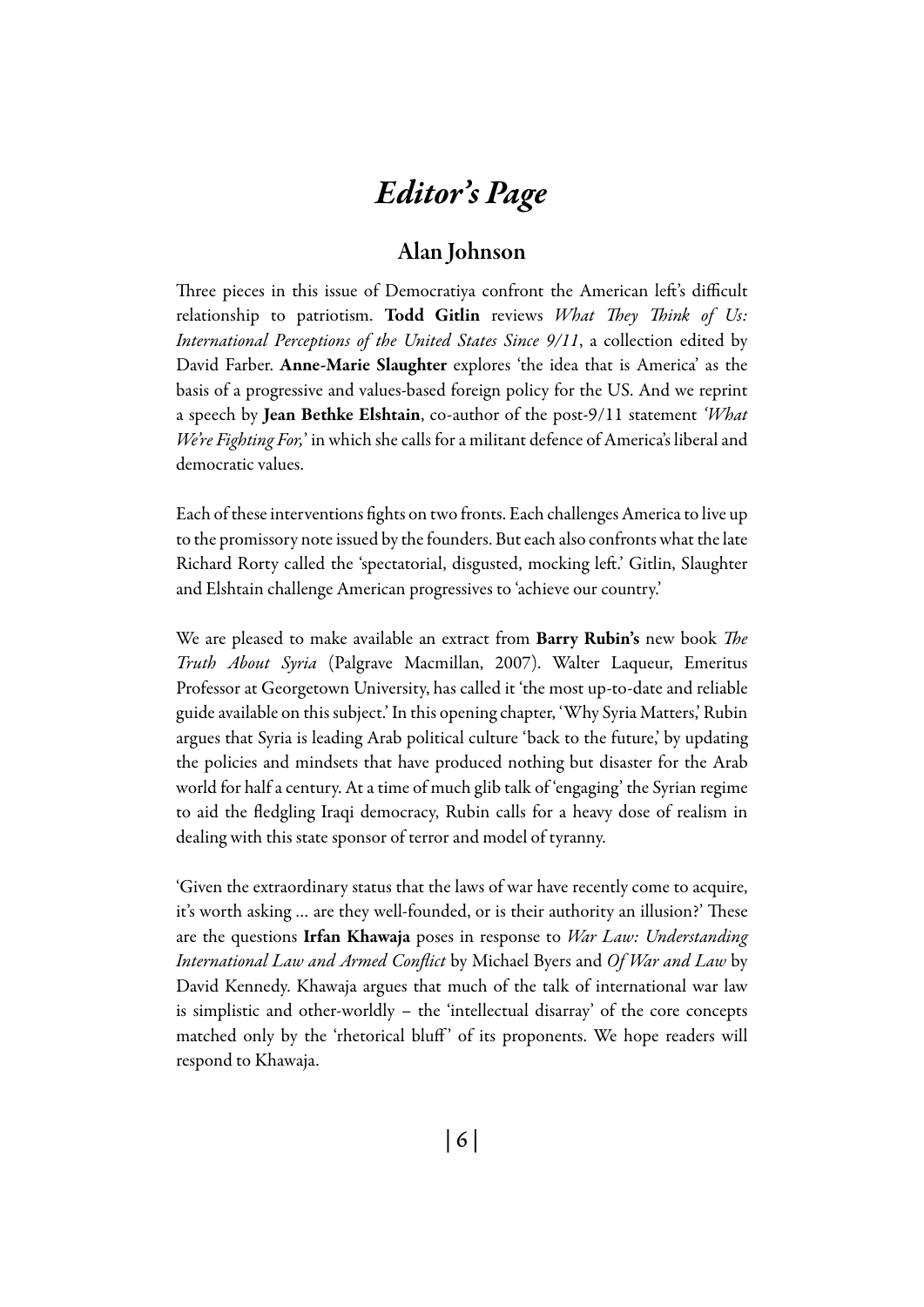#### Johnson | Editor's Page

*Incendiary Circumstances: A Chronicle of the Turmoil of Our Times* is the second collection of the non-fiction of Amitav Ghosh the Anglophone novelist and writer of Bengali origin. David Adler writes in praise of Ghosh's treatment of the South Asian tsunami, 9/11, Burma, Cambodia, Kashmir, the India-Pakistan nuclear standoff, and other topics. A Brooklyn resident on 9/11, Ghosh 'looks at the rise of Islamist aggression as an issue in its own right, not simply as a karmic response to the West.'

Democratic Party politicians and netroots activists are lining up to declare the war in Iraq 'lost' and some even talk publicly of their fear that a positive report from General David Petraeus would be 'bad for us' (i.e. for the Democrats). Gerard Alexander sends a report from Iraqi Kurdistan with a different message: the 'surge' is working, a democratic Iraq remains a possibility, and violent chaos would fill the vacuum created by a precipitate withdrawal.

Mark Gardner analyses the global rise in the number of physical attacks upon Jews and a growth in anti-Semitic discourse. Hostile constructs of 'Zionism' and 'Zionists' are not necessarily motivated by conscious Jew hatred, but have resurrected anti-Semitic motifs and popular hostility to Jews per se. Indeed, the new anti-Semitic consciousness seems to believe that, as Gardner puts it, 'The Zionists Are Our Misfortune.'

Jonathan Derbyshire reviews three recent books which bring hitherto unknown works of Primo Levi to the English reader – *Auschwitz Report* (co-authored with Leonardo De Benedetti), *The Black Hole of Auschwitz* (a collection of columns and essays mainly taken from La Stampa), and *A Tranquil Star: Unpublished Stories of Primo Levi*. Following Philip Roth, Derbyshire reads Levi as a 'moral biochemist' observing and notating the decomposition not of material compounds but of human beings.

Ed Husain's book *The Islamist: Why I joined radical Islam in Britain, what I saw inside and why I left* has had a tremendous impact in the UK, clarifying the nature of the threat from violent Islamism, and laying bare its ideological roots as well as its social movement form. Husain has dealt a heavy blow to the simplistic 'Blair's Bombs!' orthodoxy of the Academy-Media Complex. (Hence Seumas Milne, until recently the Guardian Comment editor, rushing into print to denounce Husain as a 'British neocon pinup boy.') In a superb review, Dave Rich establishes the importance of Husain's book as 'a moral and linguistic framework for criticising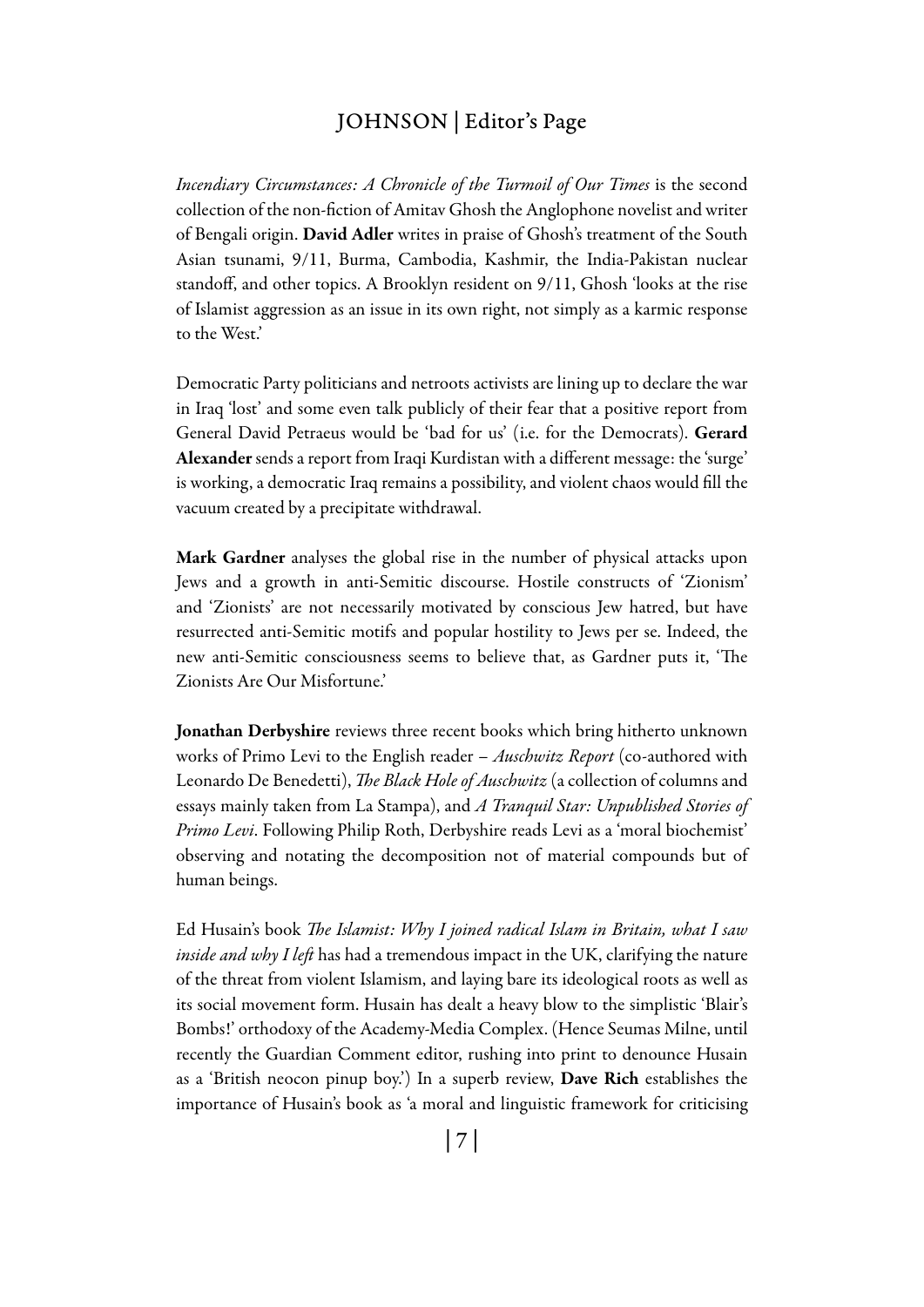#### Democratiya 10 | Autumn 2007

Islamism while avoiding the accusation of Islamophobia.' Rich also reviews Omar Nasiri's and Gordon Corera's *Inside the Global Jihad* – an extraordinary account of Nasiri's experiences inside jihadist terrorist networks in Western Europe and the training camps of Afghanistan.

The past six years have found progressives, liberals, and socialists busily rethinking their ideologies, allegiances and priorities. The tumult of the post-9/11 world has shaken up the certainties of the right as well. The result has been what Tony Blair called 'an orgy of political cross-dressing.' Dan Erdman writes on the fumblings going on in the US between the nativist right and the anti-globalist and isolationist 'left' – a relationship celebrated in Bill Kauffman's *Look Homeward, America. In Search of Reactionary Radicals and Front-Porch Anarchists*.

Evan Daniel sends Democratiya readers a Letter from Havana. He finds important developments at the level of civil society since the 1990s – independent organizations of agriculturalists and professionals, including lawyers, economists, journalists, doctors and librarians, that have emerged outside the purview of the state – and he expresses his hopes for a democratic political opening to parallel increasing investment, a process similar to the transition from authoritarian political rule to democracy that occurred in Spain after Francisco Franco's death. Daniel believes the international community can play a positive role in this transition but the U.S. needs to take the first step.

2007 is the anniversary of the 200th anniversary of the British Parliament's decision to abolish the Slave Trade. Tristan Stubbs critically examines two books that tell of the shaming after-life of slavery and of its contemporary forms. In *Enslaved*, Jesse Sage and Liora Kasten of the American Anti-Slavery Group assemble a powerful collection of first-hand accounts of the petty cruelties, chronic terror, and degrading personal conditions of slavery today, while Marika Sherwood's *After Abolition. Britain and the Slave Trade since 1807* seeks to show that Britain continued to profit from the slave trade long after Mr Wilberforce finally won the vote in the House of Commons.

Jean Bethke Elshtain and Anne Marie Slaughter are two of the most important and articulate voices of the liberal vital centre. In this issue they both explore the meaning of 'American values' and of 'the Idea that is America' in the face of multiple violent threats.